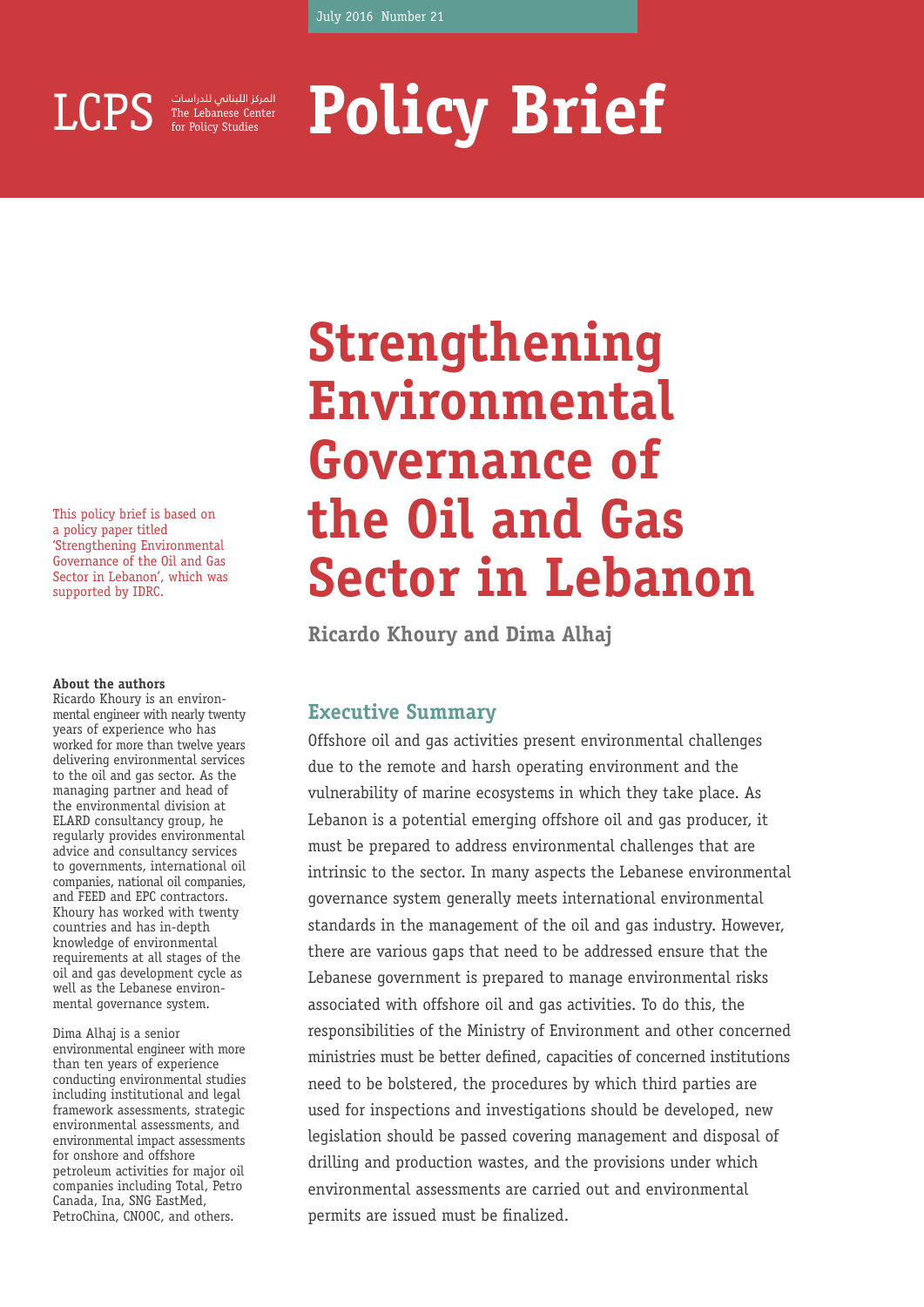#### **Phase of Hydrocarbon Production**

Offshore hydrocarbon exploration and production activities are implemented in different phases, each of which present specific risks to the environment. These phases typically include exploration, development, production, and decommissioning phases. Exploration entails activities needed to confirm the presence and characteristics of hydrocarbons and includes primarily seismic surveys, drilling of exploratory wells, and, if hydrocarbons are found, further appraisal activities including drilling and testing of additional wells to confirm the commerciality and quality of the resources. If resources are found to be available in quantities and quality that can be produced in a cost effective manner, development plans are prepared to outline the most technical and commercially feasible means to extract these resources and bring them to the market. Development plans typically include production platforms including production wells and injection wells, sub-sea pipelines and infrastructure, processing facilities, and on-shore infrastructure. Once development is

**Offshore hydrocarbon exploration and production activities are implemented in different phases, each of which present specific risks to the environment**

completed, the production phase can be initiated. This is typically the longest phase, during which hydrocarbons are extracted, processed, and conveyed to the market. Once

resource production is no longer commercially attractive, the field is decommissioned and production activities are stopped. This typically includes removal of platforms, pipelines, and other infrastructure, while some infrastructure might remain in place if allowed by existing legislation.

#### **Environmental Threats and Risks**

Throughout the course of petroleum exploration and extraction there are a number of potential environmental impacts that could arise. These are caused by the introduction of additional noise to the marine environment; atmospheric emissions that contribute to air pollution and climate change; routine discharges into the sea including treated sewage and domestic wastes, deck drainage, and bilge and ballast water; discharges of drill cuttings and spent drilling muds, which may contain chemicals that could be toxic to marine organisms; discharges of produced water; and the generation of hazardous wastes including naturally-occurring radioactive material (NORM).

In addition to the above so-called routine sources of environmental impacts, the risk of accidental hydrocarbon and/or chemical spillage into the sea is one of the main environmental concerns associated with oil industry developments. Spilled oil and chemicals at sea can have a number of environmental and economic impacts, the most conspicuous of which affect seabirds and marine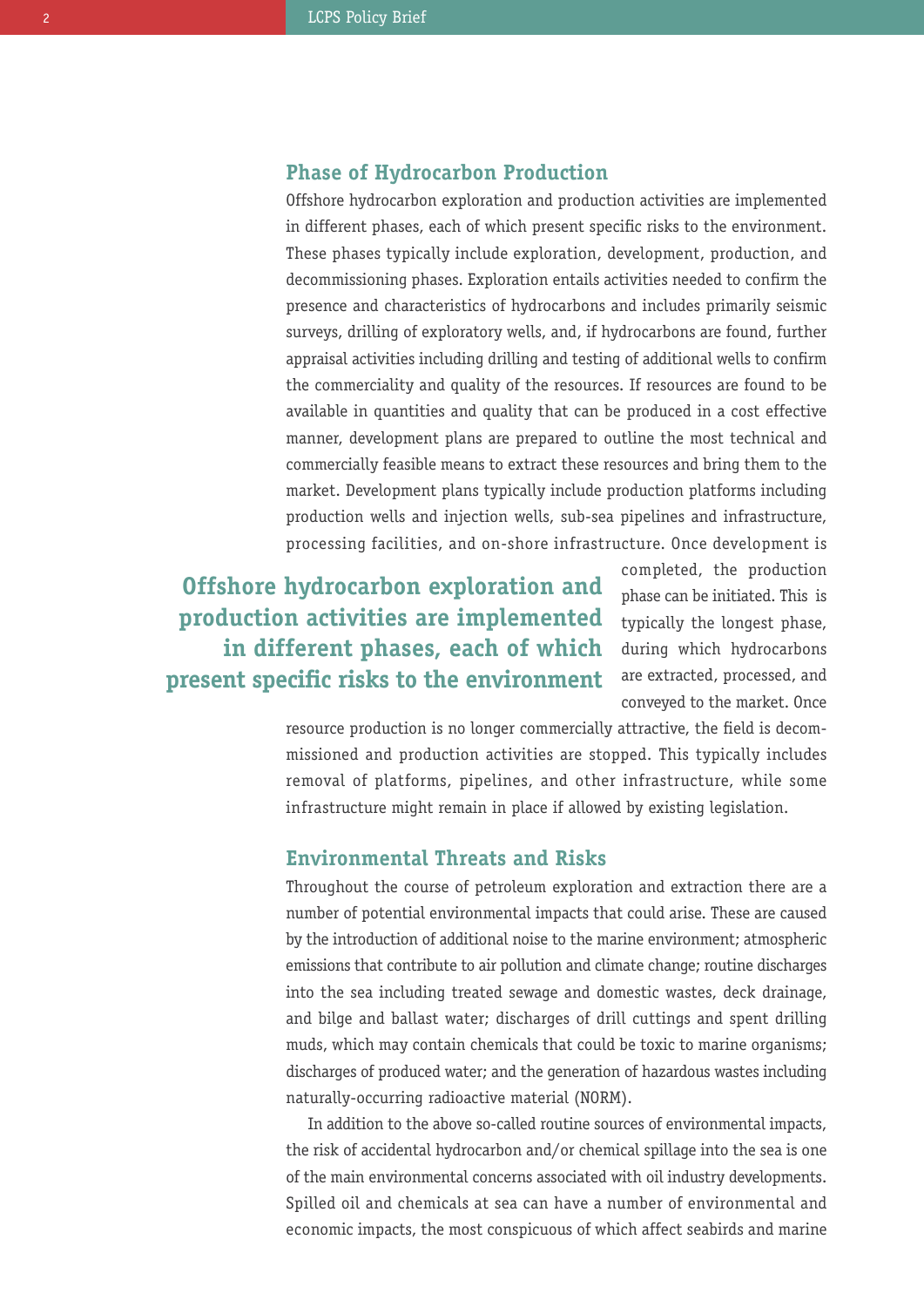mammals and could negatively affect economic sectors such as tourism. Possible accidental events include collisions at sea, crude oil spills, chemical spills, or gas blowouts during exploratory drilling and crude oil spills and chemical spills during operation. While the probability of such occurrences is very small, the magnitude of the impact depends on many factors, including the volume and type of oil spilled/gas fired, sea and weather conditions, the biological and physical characteristics of the area, the relative sensitivity of species and communities, and effectiveness of oil spill response.

These risks dictate that a solid regulatory framework supported by capable institutions and a clear distribution of roles are critical to effectively managing environmental risks associated with the offshore oil and gas industry.

#### **International Best Practices**

Different environmental management systems for offshore petroleum activities are adopted worldwide. Based on a review of environmental management practices in offshore oil and gas sectors in the United States, Norway, Ireland, UAE, and Qatar, a number of findings should be highlighted:

- In all benchmark countries except for the UAE (more specifically Abu Dhabi), the environmental regulatory authority is independent from the oil and gas licensing authority. This is essential to ensure the autonomy of the environmental regulatory authority and to avoid conflicts of interest.
- General environmental legislation applies to the oil and gas sector in n all benchmark countries, yet specific petroleum sector **... the risk of accidental hydrocarbon**

requirements such as those related to flaring and venting.

legislation includes certain **and/or chemical spillage into the sea is** environmental provisions and **one of the main environmental concerns associated with oil industry developments**

- **Environmental studies, whether** environmental impact statements or environmental area assessments, are required for all phases of oil and gas operations as instruments for environmental permitting and management of such operations.
- Different types of environmental permits are required in different countries. However, they all cover the areas of air emissions, flaring, and venting; discharges at sea; and waste management. Such permits are generally granted by the environmental regulatory authority.
- Generally, the environmental regulatory authority monitors compliance by nconducting audits, inspections, and reviews. Scheduled and unannounced inspections are conducted to ensure compliance with license conditions and environmental requirements. Authorities either issue reports of noncompliance or certificates of compliance/consent to operate.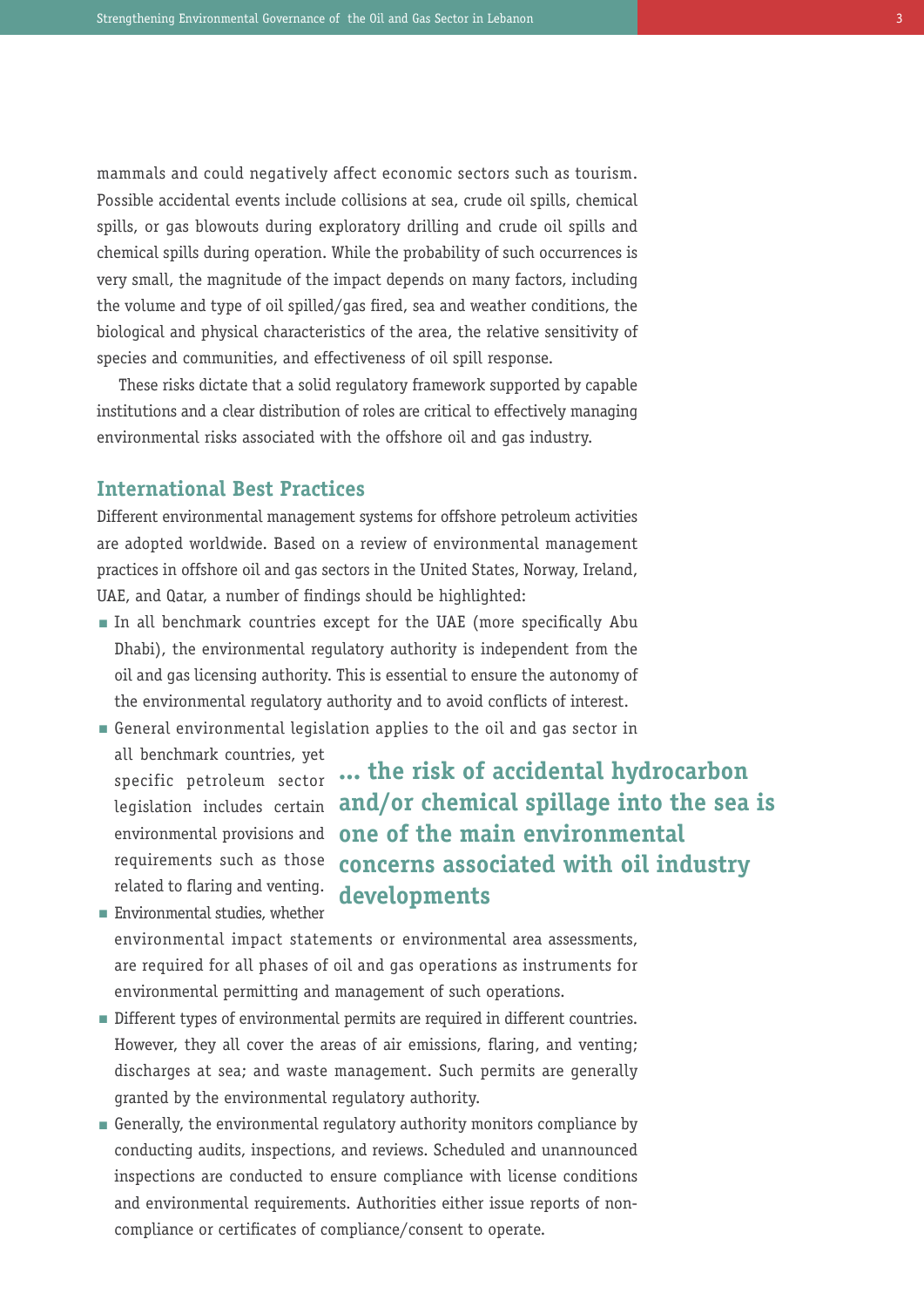**Operators are required to submit oil spill response plans that act as a first** layer of environmental protection. These plans should be in line with national oil spill response plans prepared by the competent authorities. In most cases, emergency response and cleaning required at a national level are led by coast guard authorities.

#### **Existing Environmental Governance System in Lebanon**

The main environmental regulator for the oil and gas sector in Lebanon is the Ministry of Environment (MOE). Other stakeholders involved in environmental management of petroleum activities include the Council of Ministers (COM), Lebanese Petroleum Administration (LPA), Ministry of Energy and Water (MEW), Ministry of Public Works and Transport (MOPWT), Lebanese Atomic Energy Commission (LAEC), Ministry of Defense, and the Lebanese Standards Institution.

#### **Environmental Legislation**

Lebanon has ratified many conventions related to the protection of the environment and marine environmental resources. These include but are not limited to: The United Nations Convention on the Law of the Sea; the Barcelona Convention and most of its protocols; various International Maritime Organization (IMO) conventions; the Basel Convention; and the Convention of the Conservation of Cetaceans in the Black Sea, Mediterranean Sea, and

## **Lebanon has ratified many conventions** is generally the focal point of  $r$ **elated to the protection of the** IMO conventions, while the MOE is the focal point of most **environment and marine environmental resources**

Contiguous Atlantic. The MOPWT of the other conventions.

Existing legislation in

Lebanon covers the majority of environmental issues related to the oil and gas sector. Nevertheless, there are some requirements that existing legislation does not cover such as the management and disposal of drill cutting and fluids, produced water, and NORM wastes, which are the main pollutant streams that arise from the offshore petroleum sector. Legislation that covers these aspects should be issued.

#### **Environmental Risk Assessment**

The requirement of environmental studies for petroleum activities is stipulated in different Lebanese legislative texts. The Offshore Petroleum Resources Law (OPRL) and Petroleum Activities Regulation (PAR) request an EIA for development, production, transportation, storage, utilization, and decommissioning activities, but do not explicitly require an EIA for exploration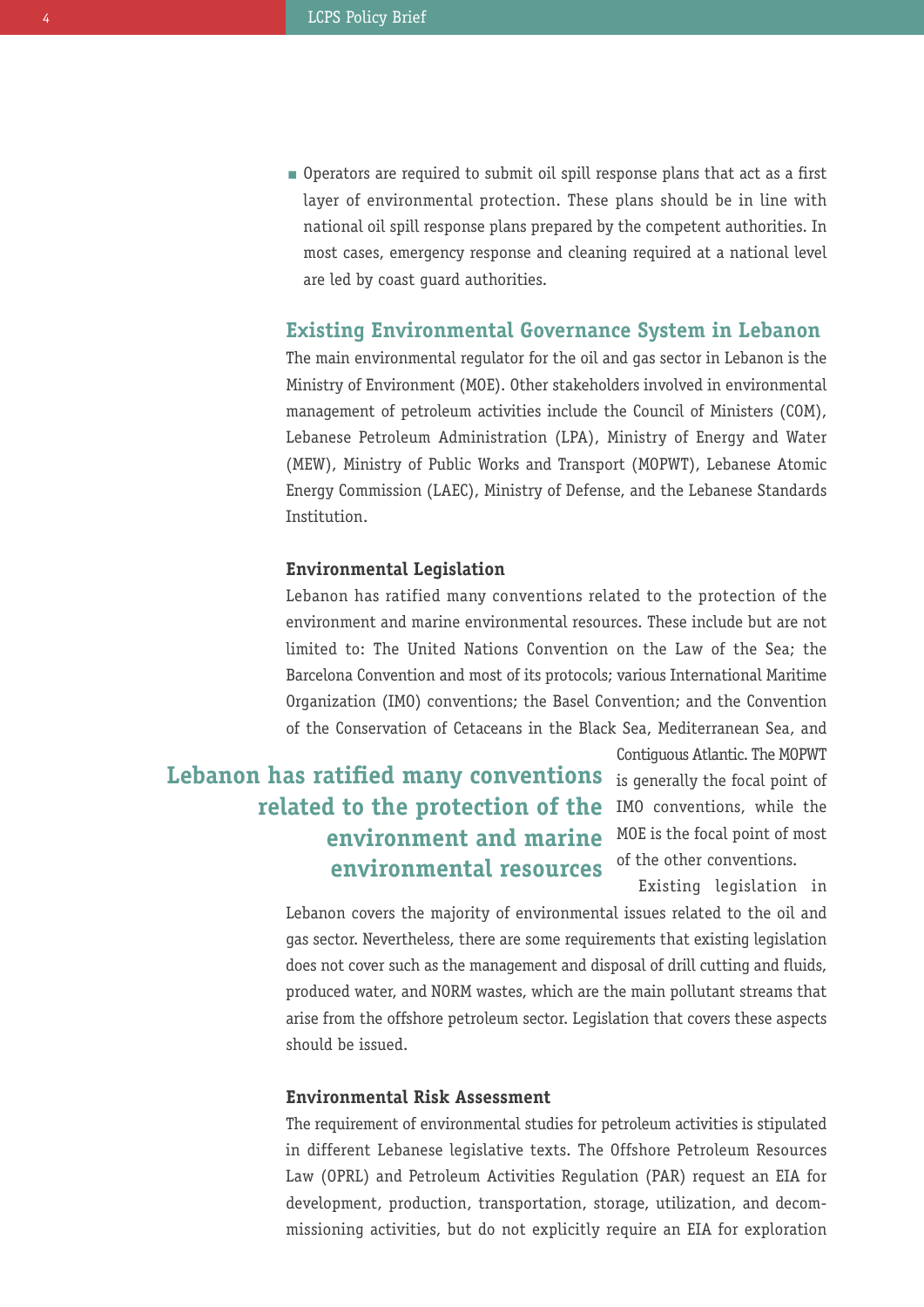activities. Also, the OPRL stipulates that the procedures, requirements, and conditions related to the EIA study shall be stipulated by a COM decree. According to the existing EIA decree, oil and gas pipelines, tanks, refineries, and extraction of O&G require an EIA; exploration is not listed in the annexes of the decree.

Nevertheless, since marine water is a habitat of many endangered species, and since coastal areas are considered sensitive areas, O&G exploration activities may be subject to an environmental assessment study according to the EIA decree, even if not listed in the decree. Additionally, the minister of environment is entitled to request an EIA report for a project regardless of its classification. The requirement of an EIA during exploration should be clearly defined to avoid any ambiguity prior to the start of offshore exploration activities, which

are the first to start as soon as licenses are granted to operators.

#### **Environmental Permits**

Requirements for different types of permits are included in the pertinent legislation, which requires a permit for discharging **The requirement of an EIA during exploration should be clearly defined to avoid any ambiguity prior to the start of offshore exploration activities, which are the first to start as soon as licenses are granted to operators**

into territorial waters. Other legislation stipulates that the Department of Air Quality at the MOE is responsible for determining the industrial institutions that require a permit for releasing emissions into the air and specifying the mechanism for granting the permit while the PAR and the OPRL require permits for flaring. Additionally, the legislation states that industrial establishments must apply for a three-year renewable environmental compliance certificate.

Although the requirements for different types of permits are included in Lebanese legislation, the limits, conditions, and procedures for issuing these permits have yet to be specified. Designating these must be considered a priority as oil and gas activities should not be initiated in the absence of specific environmental permitting procedures.

#### **Monitoring/Enforcement/Assurance Mechanisms**

According to the legislation, assurance mechanisms including monitoring, inspection, auditing, and investigations are stipulated, while responsibilities and mechanisms for environmental monitoring, auditing, inspection, and reporting should be defined among different stakeholders in Lebanon.

#### **Emergency Preparedness and Response**

The LPA, in coordination with relevant institutions, and with the support of UNDP, is preparing a national oil spill contingency plan. Operators should be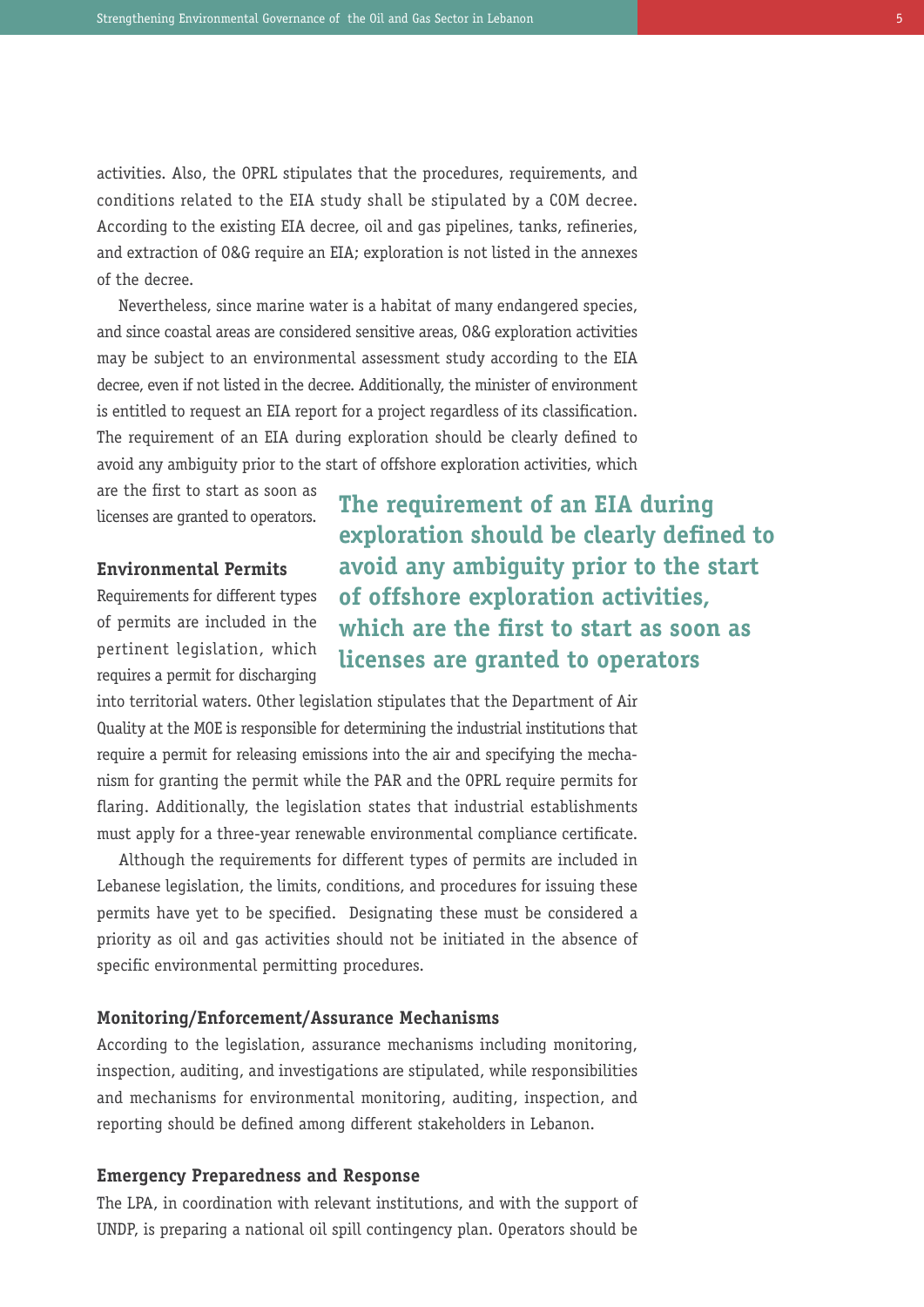required to prepare spill contingency plans that are in line with a national plan. Furthermore, it is essential that the capacity of national authorities responsible for responding to spills be ramped up so they can fulfill their roles.

#### **Conclusions and Recommendations**

In many aspects, the Lebanese environmental governance system should be considered to meet international standards. However, there are various gaps that need to be addressed to ensure the Lebanese government is ready to manage the environmental risks associated with offshore oil and gas activities.

In terms of environmental regulatory authority, the main environmental regulator for the oil and gas sector in Lebanon, the MOE, is independent from the oil and gas licensing authority, which is in line with international best practices. Although the role of the MOE in the oil and gas sector is explicitly defined in the OPRL and PAR in several provisions, there are gray areas that

## **Operators should be required to prepare spill contingency plans that are in line with a national plan ...**

need to be better defined. These include responsibilities and mechanisms for environmental monitoring, auditing, inspection, and reporting.

This can be achieved by signing MOUs between the LPA and the MOE.

Other entities also have specific environmental management roles such as the MOPWT, which is the focal point of relevant international conventions related to the environment (notably the International Convention for the Prevention of Pollution from Ships), or LAEC, which has specific authority over NORM. It is the opinion of the authors that MOUs be signed between the LPA, MOE, and the aforementioned agencies to ensure responsibilities are clearly delineated and to promote coordination and cooperation.

Existing institutions do not currently have the needed capacity to deal with the requirements of the petroleum sector. The required staffing for concerned institutions should be assessed and needed staff should be recruited. Training needs assessment studies should be performed for different institutions that will have an environmental role in the petroleum sector, and required training and capacity building must be implemented. The needed equipment for monitoring changes in environmental indicators/parameters must be made available. To this end, the Norwegian government is already supporting the LPA in building the capacity of relevant stakeholders in the oil and gas sector, including the MOE, through the Oil for Development Program. It is also recommended that an institutional assessment be conducted to evaluate the feasibility of establishing a dedicated oil and gas service or department at the MOE and possibly at other ministries with specific environmental management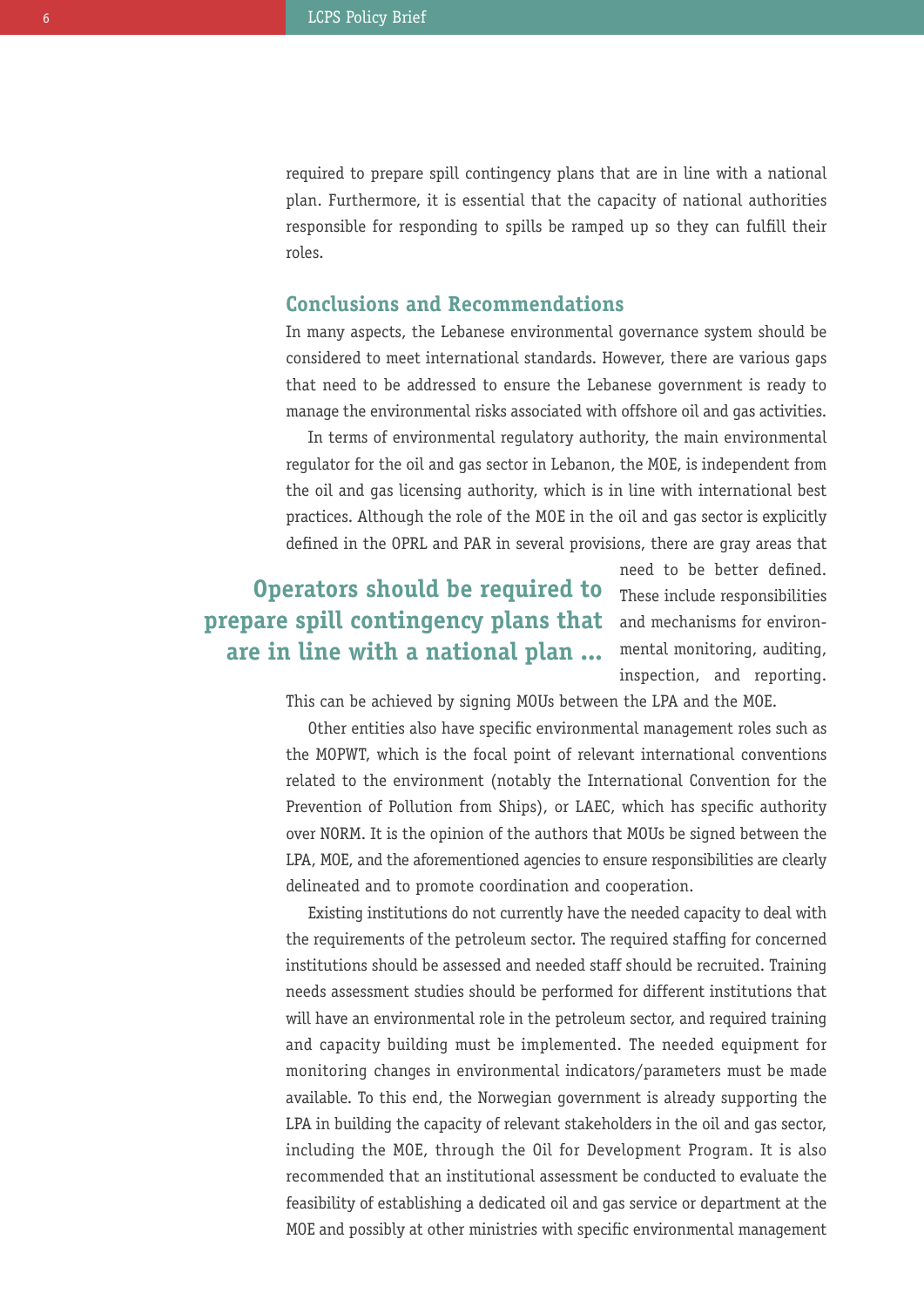roles, such as the MOPWT.

Procedures for using third parties for EIA reviews, inspection, and auditing should be developed, especially in the short term until existing institutions gain the capacity to conduct such work. In this case, procedures to prequalify competent firms need to be formulated.

In terms of environmental legislation, existing laws cover the majority of environmental aspects related to the oil and gas sector. Nevertheless, there are some requirements that it does not cover such as the management and

disposal of drill cutting and fluids, produced water, and NORM wastes, which are the main pollutant streams that arise from the offshore petroleum

## **Procedures for using third parties for EIA reviews, inspection, and auditing should be developed ...**

sector, meaning further legislation is required. Additionally, some requirements referred to in existing legislation have yet to be specified or issued by decrees, such as those determining whether industrial institutions require a permit for releasing emissions into the air, specifying the list of materials allowed to be discharged in the sea, and establishing standards for the management of solid waste streams expected from the O&G sector. In addition, it is highly recommended that a mandatory submission of information on greenhouse gas emissions by oil and gas companies to the MOE be required.

It is also highly recommended that specific limits and targets regarding GHG emissions be established, along with specific guidelines for the oil and

gas sector. This is particularly important given that the emergence of this sector can significantly increase Lebanon's carbon footprint.

## **It should be decided whether a new decree on EIAs specific to oil and gas activities will be issued**

It should be decided whether a new decree on EIAs specific to oil and gas activities will be issued. It is the authors' opinion that the existing EIA decree provides a good framework for environmental assessments of oil and gas activities but it should be complemented by guidelines for the preparation of EIA studies for specific oil and gas activities. EIA procedures should also be developed to standardize the way risks are assessed and quantified. It is also important to agree on whether an EIA study will be required for the exploration phase, and particularly for exploratory drilling activities, which can have significant environmental impacts if not properly managed. Mishandling of this issue could lead to major public opposition and delays in the exploration phase.

Although the requirements for different types of permits are included in the legislation, the limits, conditions, and procedures for issuing these permits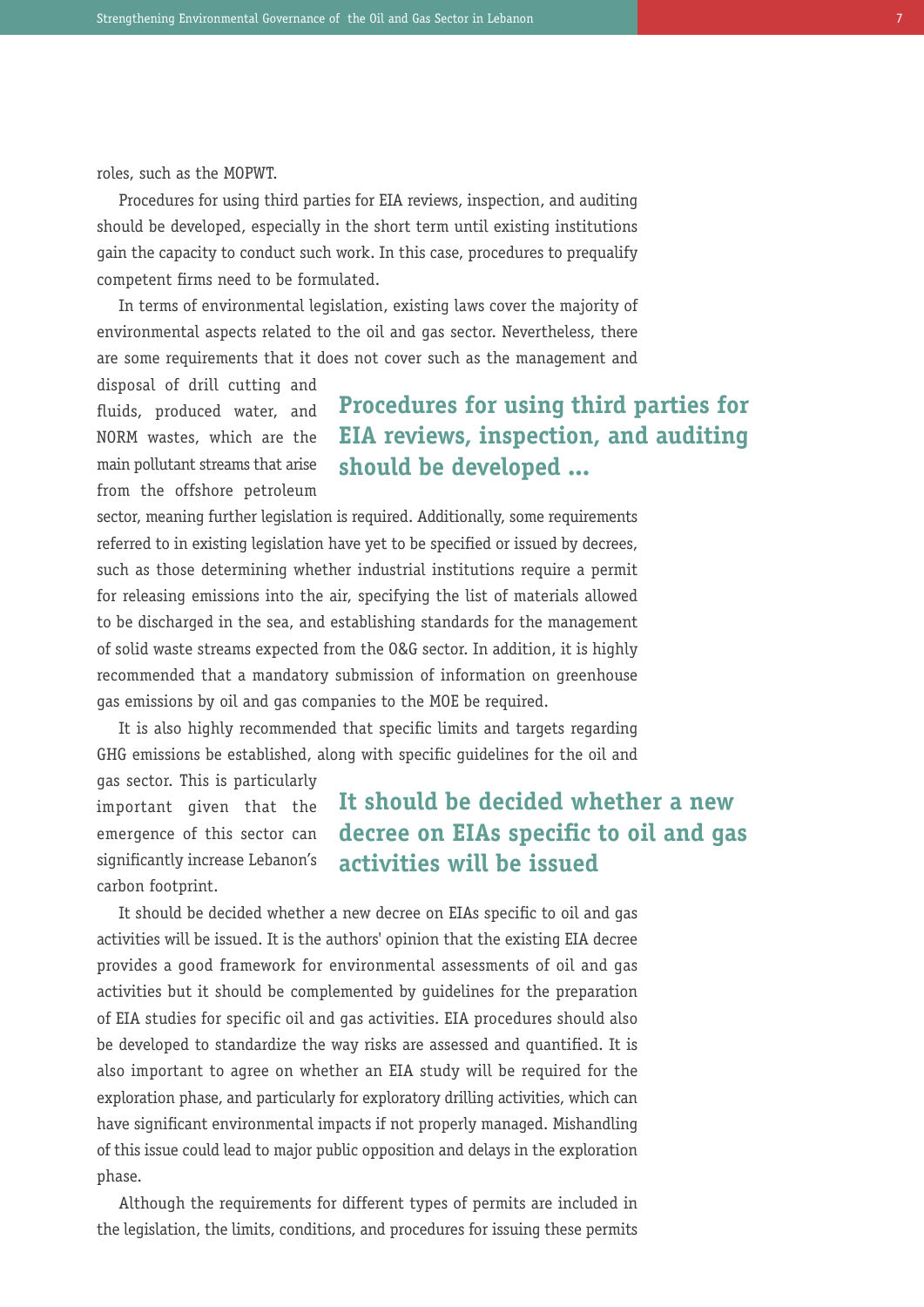have yet to be specified. It is recommended that the MOE be responsible for issuing discharge permits, emissions permits, and waste disposal permits. The discharge limits stipulated in the permit can be specific to the drilling/operation geographic location. General discharge limits into the sea may apply to areas

## **Environmental permit conditions should be developed prior to the start of any oil and gas activities ...**

that do not contain sensitive receptors (such as important marine eco-systems or areas approximate to fisheries), while more stringent limits

apply to important/sensitive areas. With regard to flaring and venting permits, they should be reviewed by the MOE before being issued by the MEW as stipulated in the PAR.

In terms of monitoring, enforcement, and assurance mechanisms, responsibilities should be divided among different stakeholders. This can be achieved by signing MOUs between the LPA and concerned authorities, especially the MOE. While the LPA can be responsible for monitoring inspections at the activity level, the MOE should be responsible for monitoring changes in environmental indicators, and should conduct regular and unannounced audits and inspections to ensure compliance with the requirements of granted permits and environmental management plans proposed in EIA studies, in addition to issuing annual compliance reports. Procedures for employing the use of a third party for inspection should be developed and engaging with an independent organization to investigate incidents and accidents considered.

In terms of emergency preparedness and response, a detailed guidance document must be developed for emergency preparedness and response, which specifies emergency procedures and roles and responsibilities for different tiers of emergencies. The LPA is working toward the development of a national oil spill contingency plan in coordination with all relevant stakeholders as part of the SODEL project, while mechanisms for increased transboundary cooperation in environmental management also need to be established.

## LCPS

**About the Policy Brief** A Policy Brief is a short piece regularly published by LCPS that analyzes key political, economic, and social issues and provides policy recommendations to a wide audience of decision makers and the public at large.

#### **About LCPS**

Founded in 1989, the Lebanese Center for Policy Studies is a Beirut-based independent, non-partisan think-tank whose mission is to produce and advocate policies that improve good governance in fields such as oil and gas, economic development, public finance, and decentralization.

#### **Contact Information Lebanese Center for Policy Studies**

Sadat Tower, Tenth floor P.O.B 55-215, Leon Street, Ras Beirut, Lebanon T: + 961 1 799301 F: + 961 1 799302 info@lcps-lebanon.org www.lcps-lebanon.org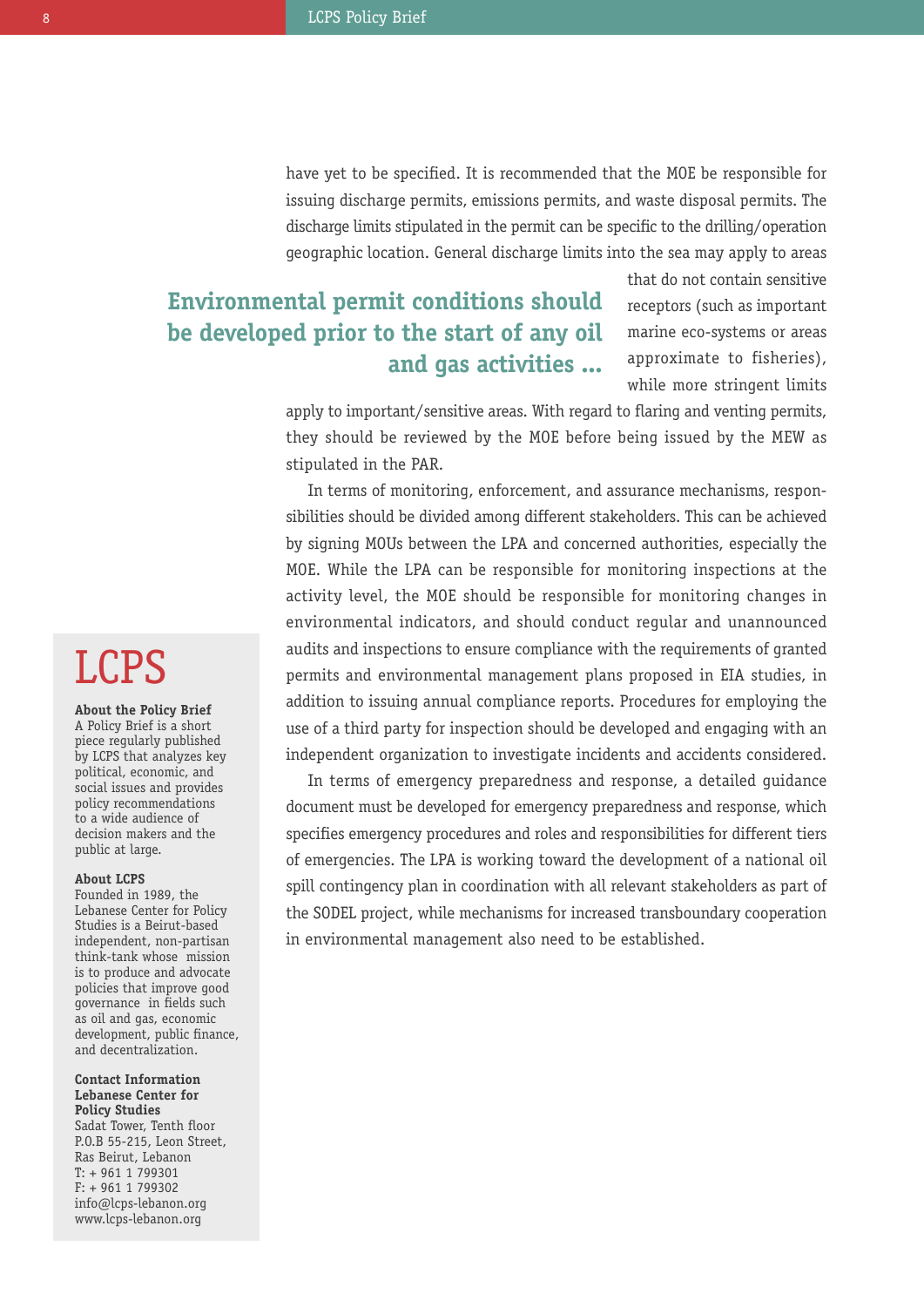#### المركز اللبناني للدراسات LCPS **ملخص سياسة عامة** The Lebanese Center for Policy Studies

يستند ملخص السياسة هذا إلى ورقة سياسة بعنوان 'تعزيز الددارة البيئية لقطاع النفط والغاز في لبنان'، تم ّإنجازها بدعم من مركز بحوث التنمية الدوليّة (IDRC).

**حول معّدي هذا الملخص** ريكاردو خوري، مهندس بيئي متمّرس ولديه نحو عشرين سنة من الخبرة، عمل لأكثر من اثنتي عشرة سنة في تقديم الخدمات البيئية لقطاع النفط والغاز. وبصفته شريكاً في مجموعة ّة 'إيلارد' )ELARD )الإستشاري ورئيساً لقسم البيئة فيها، يقّدم بشكل دوري خدمات إستشاريّة في مجال البيئة للحكومات وشّركات النفط الدوليّة والوطنيّة، كما يقدم المشورة البيئية الى مقاولي التصميم الهندسي المتكامل )FEED )والشركات الهندسية المنفذة للعقود )EPC). عمل خوري في عشرين بلداً موزّعين على ثلاث قارّات، ولديه معرفة معمّقة في الشروط البيئية لكافة مراحل دورة تطوير النفط والغاز، بالإضافة إلى نظام الحوكمة البيئية اللبنانس.

ديما الحاج هي مهندسة بيئّية في رصيدها أكثر من عشر سنوات خبرة في مجال الدراسات البيئّية، بما فيها تقييم الأطر المؤسّسيّة والقانونية، والتقييم البيئى ّ الاستراتيجي ّ، وتقييم الأثر الّبيئي للأنشطة البترولية البريّة والبحريّة لكبريات الشركات النفطية مثل توتال، وبترو كندا، وإينا، وأس أن جي إيست مد، وبتروتشاينا، والمؤسّسة الوطنيّة الصينيّة للنفط البحري، وغيرها.

# **تعزيز الإدارة البيئية لقطاع النفط والغاز في لبنان**

**ريكاردو خوري وديما الحاج**

## **ّص تنفيذي ملخ**

تنطوى أنشطة النفط والغاز البحريّة على تحديات بيئيّة نظرا ًلبعد المسافة وبيئة العمل الصعبة، إضافةً إلى تعرضيّة النظم الإيكولوجية البحرية حيث تتم ّهذه العمليّات. ونظراً لاحتمال بروز لبنان كمنتج للنفط والغاز في البحر، لا بّد من تحضيره لرفع التحديات البيئيّة الملازمة لهذا القطاع. يحترم نظام الحوكمة البيئيّة اللبناني بشكل عام المعايير البيئيّة الدوليّة في كثير من النواحي لجهة إدارة صناعة النفط والغاز. غير أّنه لا يزال مشوباً بالعديد من الثغرات الّتى تستوجب المعالجة للتأكّد من استعداد الحكومة اللبنانية لإدارة المخاطر البيئية المتّصلة بأنشطة النفط والغاز البحرّية. ولهذا الغرض، لا بّد من تحديد أفضل لمسؤولّيات وزارة البيئة وغيرها من الوزارات المعني*ة،* كما يتعيّن تعزيز قدرات المؤسّسات المختصّة، وتطوير إجراءات الاستعانة بأطراف ثالثة للاضطلاع بمهام التفتيش والتحقيق، وتمرير التشريعات الجديدة لإدارة نفايات الحفر والانتاج والتخّلص منها، كما وإلى صياغة الأحكام التّى يتم ّبموجبها إجراء التقييمات البيئية ومنح الرخص البيئية.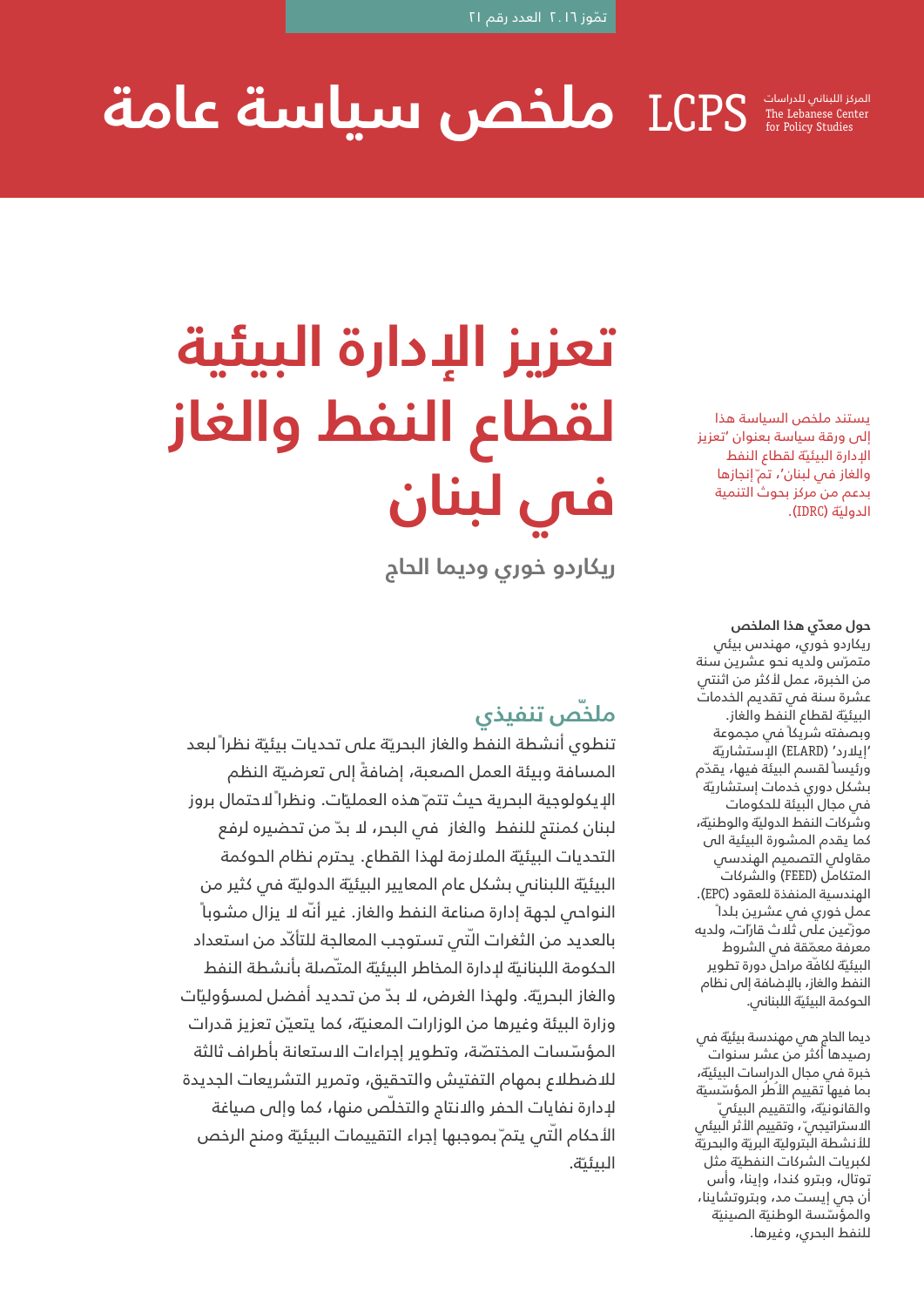#### **مرحلة إنتاج المحروقات**

تتم أعمال التنقيب والإنتاج البحريّة المتّصلة بالمحروقات على عدّة مراحل لا تخلو من مخاطر بيئيّة. وتتضمّن هذه المراحل تقليدياً اعمال التنقيب والتطوير والإنتاج وإنهاء العمل. أمّا التنقيب فيضم ّالأنشطة الضروريّة للتأكد من وجود المحروقات وخصائصها، ويشتمل على المسوح الزلزاليّة الأوّليّة، وحفر ابار الاستكشاف، وإجراء التقييميات الاضافية في حال تواجد المحروقات، وتتضّمن حفر الآبار الإضافية واختبارها للتأكد من توافر الموارد بكميات تجاريّة وبنوعيّة جيّدة. وإذا توافرت الموارد بالكميّة والنوعيّة الّتي تسمح بإنتاجها على نحو فعّال من حيث الكلفة، يتم ّ إعداد خطط التطوير لتحديد الوسائل الأرقى تقنيّاً والأجدى تجاريّاً لاستخراج هـذه الـمـوارد وإيصالـها إلـى السوق. وتـتضمّن خـطـط الـتـطـويـر عـادةً منصّات الإنتاج، بما في ذلك ابار الإنتاج وابار الضخ،ّ والأنابيب والبنية التحتيّة

## **المّتصلة ّة تتم أعمال التنقيب والإنتاج البحري بالمحروقات على ع ّدة مراحل لا تخلو من مخاطر بيئّية**

الـمـمـدودة تـحت سطـح الـبحر، ومنشآت المعالجة، والبنية التحتية البريّة. وعند استكمال التطوير، يمكن إطلاق مرحلة الإنتاج. هذه المرحلة تكون

عادةً الأطـول، ويتـمّ خـلالـهـا استخـراج الـمـحـروقـات، ومـعـالـجتها، وتصريفها فـص السوق. وعندما يصبح إنتاج الموارد غير جذاباً تجارياً يتم ّ إنهاء العمل فس الحقل وتوقيف أنشطة الإنتاج. ويشتمل ذلك عادةً على نزع المنصّات، وخطوط الأنابيب وغيرها من البنى التحتّية، في حين يمكن الإبقاء على بعض البنى التحتية بحسب ما تسمح به القوانين المرعية.

### **ّة التهديدات والمخاطر البيئي**

ينطوي مسار التنقيب عن النفط واستخراجه على عدد من الآثار البيئّية المحتملة. وهي تنشأ عن إدخال ضوضاء إضافية إلى البيئة البحريّة؛ وال*ا*نبعاثات الجويّة الّتي تُسهم في تلوّث الهواء والتغيّر المناخي؛ والتصريفات الروتينيّة في البحر بما في ذلك تلك المتّصلة بالمجارير والنفايات المنزليّة المعالجة، والصرف من السفن، والمياه الآسنة ومياه الصوابير، وتصريف مقشتات الحفر والأوحال الناتجة عن الحفر، والتي يمكن أن تحتوي على مواد كيميائّية قد تكون خطرة على الكائنات البحرية؛ وتصريف المياه النتجة؛ وإنتاج النفايات الخطرة بما فس ذلك المواد المشعّة الطبيعيّة المصدر - NORM.

بالإضافة إلى ما وَرد أعلاه مما يسمى بمصادر تقليديّة للآثار البيئيّة، يُعتبر خطر تسرّب المحروقات و/او المواد الكيميائيّة العرضمي فمي البحر احد الشواغل البيئيّة الأساسيّة المتّصلة بتطوير الصناعة النفطيّة. فالنفط والمواد الكيميائيّة المتسرّبة فـ البحر قد تؤدّي إلى عدد من الآثار البيئيّة والاقتصاديّة، أبرزها ما يطال طيور البحر والثدييات البحريّة، وقد تؤثّر سلباً على القطاعات الاقتصاديّة مثل السياحة. ويمكن أن تتضّمن الحوادث العرضّية المحتملة الاصطدامات في عرض البحر، وتسرّبات النفط الخام، والتسرّبات الكيميائيّة، او الانفجارات الغازيّة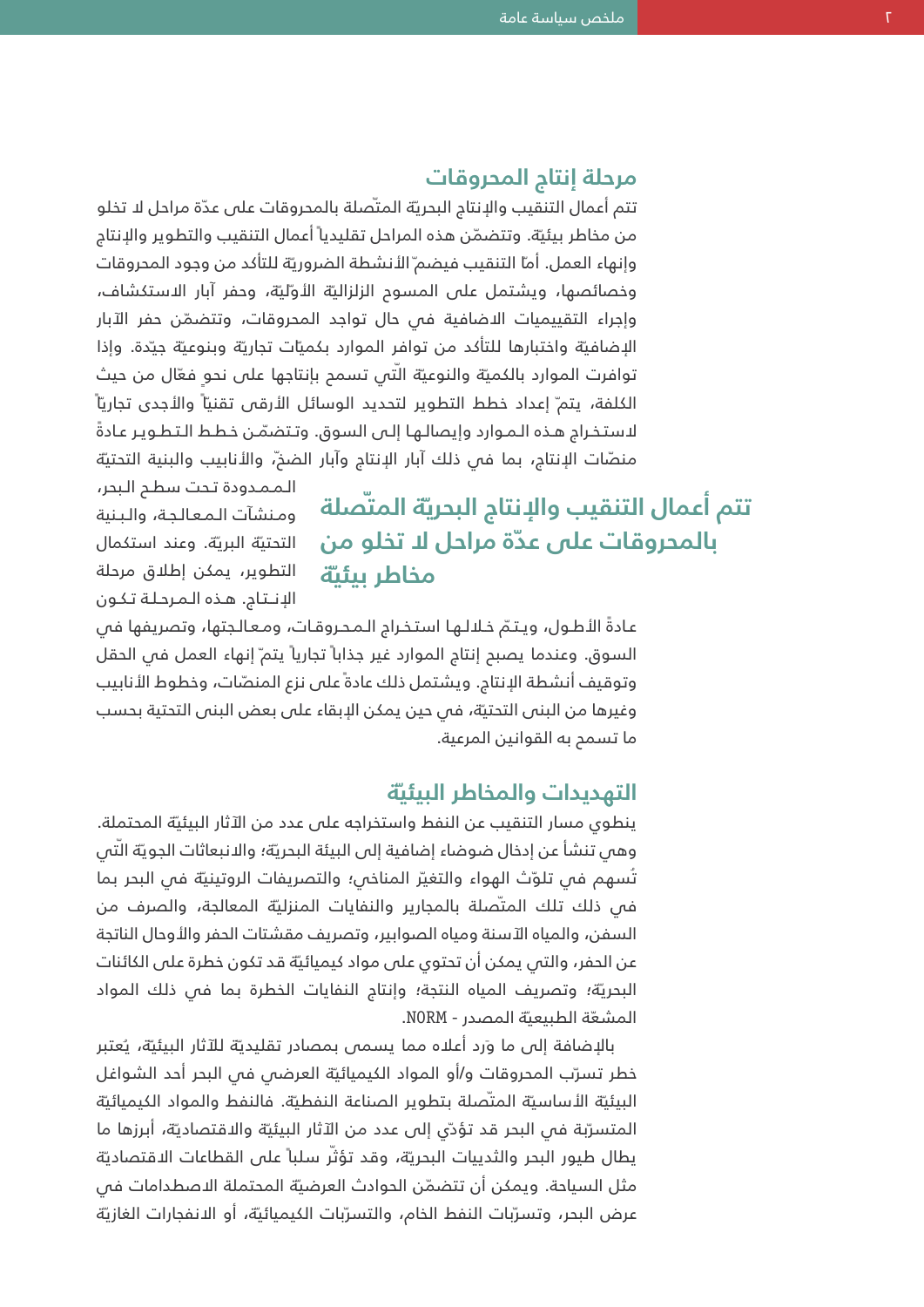خلال عمليات الحفر للتنقيب عن النفط، إلى تسرّب النفط الخام والمواد الكيميائيّة خلال عمليّات الإستخراج. وفي حين انّ إمكانيّة حدوث ذلك تبدو ضئيلة جدّاً، إلا ّانْ فداحة الأثر تبقى رهن عوامل عدة، بما فيها حجم النفط/الغاز المتسّرب ونوعه، وأحوال البحر والطقس، والخصائص الإحيائّية والفيزيائية للمنطقة، والحساسّية

> النسبيّة للأنواع والمجتمعات للتسرب النفطي.

وضع إطـار تــنـظـيـمي مـتـيـن،<br>مــدي ومــيـمؤسّسات قــويـّـة **الـنـفـطـيّة** مــدعــوم بـمؤسّسات قــويّـة

النسبيّة للأنـواع والمجتمعات<br>الحية، ومدى فاعليّة الإستجابة ي**ُعتبر خطر تسرّب المحروقات وِ/أو <b>المواد** تستوجب هـذه الـمـخـاطر **البيئية الأساسية المتّصلة بتطوير الصناعة العرضي في البحر أحد الشواغل ّة الكيميائي**

> وتوزيع واضح للأدوار، وهي عناصر أساسيّة لإدارة المخاطر البيئيّة المتّصلة بصناعة النفط والغاز البحريّة بشكل فعّال.

#### **الُفضلى ّة الممارسات الدولي**

تتعدد نُظم االإدارة البيئيّة للأنشطة البتروليّة البحريّة فس العالم. واستنادًا إلى استعراض شمل ممارسات الإدارة البيئية فس قطاع النفط والغاز البحري فس كل من الولايات المتّحدة الأميركيّة، والنرويج، وإيرلندا، والإمارات العربيّة المتّحدة، وقطر، يمكن إلقاء الضوء على عدد من الاستنتاجات:

- تتمتّع السلطة البيئيّة الناظمة في جميع البلدان المرجعيّة، فيما خلا الإمارات العربيّة المتّحدة، بالاستقلاليّة عن الهيئة المانحة للتراخيص فى قطاع النفط والغاز. وهذا أمر أساسي لضمان استقلالّية آراء السلطة البيئّية الناظمة ولتفادي تضارب المصالح.
- ينطبق التشريع البيئى العام على قطاع النفط والغاز فى جميع البلدان المرجعيّة، غير أنّ ثمة تشريعات خاصة بقطاع النفط تتضمّن بعض ألأحكام والشروط البيئّية على غرار تلك المّتصلة بالحرق والتنفيس.
- يُشترط إجراء الدراسات البيئيّة اي بيانات الأثر البيئي وتقييمات المنطقة البيئيّة - لجميع مراحل عمليّات النفط والغاز كأدوات لمنح التراخيص البيئية والإدارة البيئية لهذه العمليات.
- تختلف أنواع التراخيص البيئية المطلوبة باختلاف البلدان. غير أنّ جميعها تغطّي مجالات الإنبعاثات الجوّية، والحرق والتنفيس؛ والتصريف في البحر؛ وإدارة النفايات. وغالباً ما تصدر هذه التراخيص عن الهيئة البيئيّة الناظمة.
- ترصد السلطة البيئيّة الناظمة، بشكل عام، المطابقة مع الشروط البيئية من خلال إجراء عملّيات التدقيق، والتفتيش، والمراجعة. وتتم عمليات تفتيش مبرمجة وغير مُعلنة لضمان المطابقة مع شروط الترخيص والمتطلّبات البيئيّة. وتصدر السلطات تقارير عدم مطابقة أو شهادات مطابقة/موافقة على إجراء ات. ّ العملي
- يُشترط على المشغّلين أن يُقدّموا خطط الإستجابة للتسربات النفطيّة التي تُعتبر من أولى مراحل الحماية البيئية. وينبغى لهذه الخطط أن تتوافق مع خطط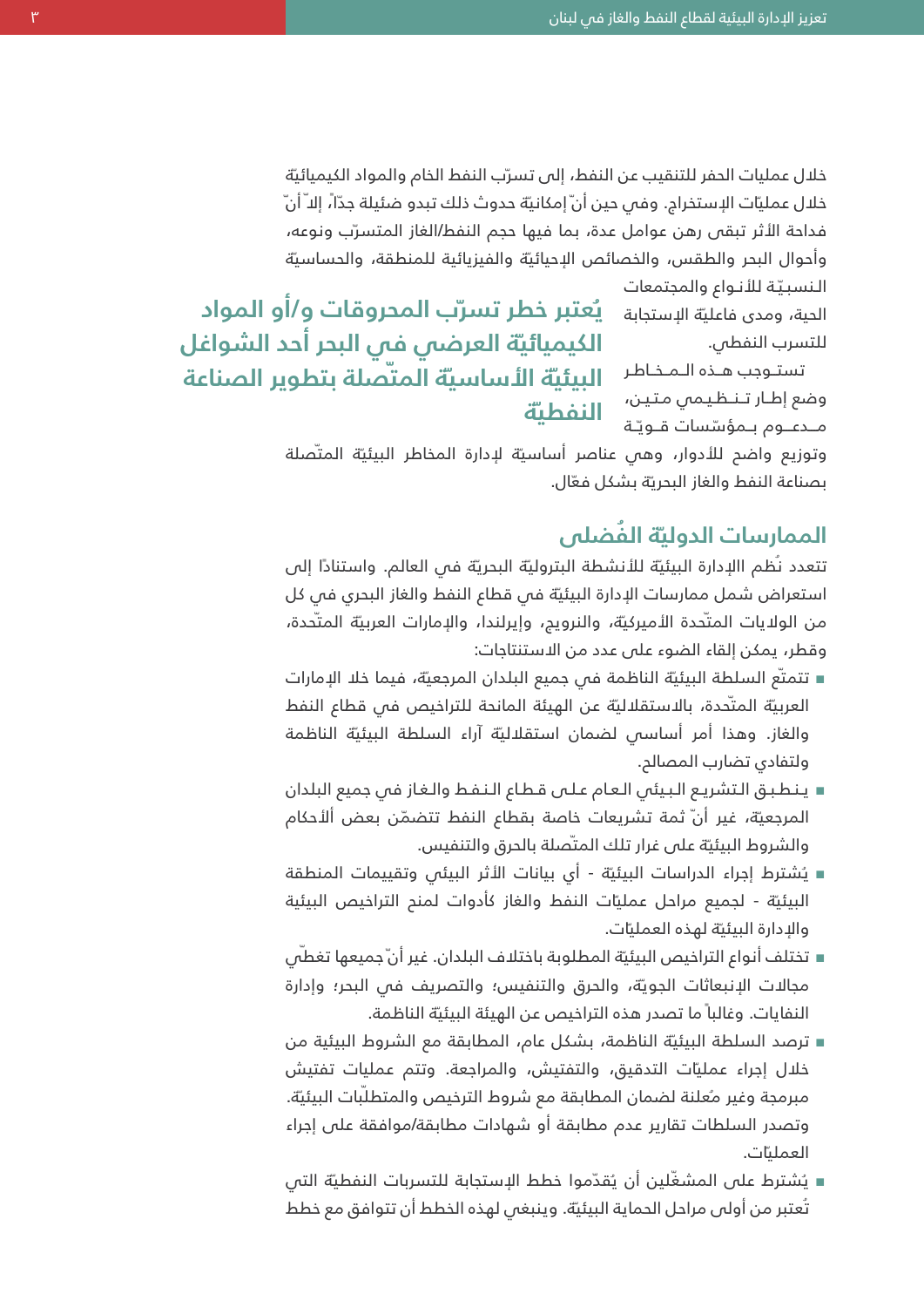الاستجابة الوطنيّة للتسرّبات النفطيّة الموضوعة من قبل السلطات المعنيّة. وفي معظم الحالات، تقود سلطات خفر السواحل عمليات الاستجابة لحالات الطوارئ والتنظيف اللازمة على الصعيد الوطني.

## **ّة القائم في لبنان نظام الحوكمة البيئي**

تُعتبر وزارة البيئة السلطة البيئيّة الناظمة الأساسيّة لقطاع النفط والغاز فس لبنان. أما السلطات الأخرى المعنية بالإدارة البيئية للأنشطة النفطية فى لبنان فتشتمل على مجلس الوزراء، وهيئة إدارة قطاع البترول، ووزارة الطاقة والمياه، ووزارة الأشغال العامة والنقل، واللجنة اللبنانية للطاقة الذريّة، ووزارة الدفاع، ومؤسسة المقاييس والمواصفات اللبنانية.

#### **التشريع البيئي**

صادَق لبنان على العديد من الاتفاقيّات المتّصلة بحماية البيئة والموارد البيئيّة البحريّة. وهـ تتضمّن، على سبيل المثال لا الحصر، اتّفاقيّة الأمم المتّحدة حول قانون البحر؛ واتفاقيّة برشلونة ومعظم بروتوكولاتها؛ واتفاقيّات مختلفة للمنظمة الأسود والبحر الأبيض المتوسط والمنطقة المجاورة للمحيط الأطلسي. وُتعتبر-البحريّة الـدوليّة؛ واتـفـاقـيّـة بـازل؛ والاتـفـاق الـمـتـعلق بحفظ الحوتيات فـص البحر وزارة الأشغال العامة والنقل نقطة الاتّصال المرجعيّة لاتفاقيّات المنظّمة البحريّة الدوليّة، فس حين تُعتبر وزارة البيئة المرجع الأساس لمعظم الاتفاقيّات الأخرى.

## <mark>صادق لبنان على العديد من الاتفاقياّت</mark> لبنان معظم المسائل البيئيّة **المّتصلة بحماية البيئة والموارد ّة البحري ّة البيئي**

يغطي التشريع المعتمد في المتّصلة بـقطاع النفط والغاز. ولــكـن الـتشريـعـات الموجودة ُتغفل بعض الشروط مثل: إدارة

مقشتات الحفر والسوائل الناتجة عن الحفر والتخّلص منها، والمياه الناتجة عن الحفر، والنفايات من مواد مشّعة طبيعّية المصدر، وهي الفئات الملّوثة الأساسّية الناجمة عن قطاع النفط البحري. ولا بدّ من إصدار تشريع يغطَّى هذه الأمور.

#### **تقييم الخطر البيئيي**

يِرُد شرط إجراء دراسات بيئّية حول النشاطات النفطية في عدد من النصوص التشريعيّة اللبنانيّة. وينصّ كلّ من قانون الموارد النفطية في المياه البحريّة وأنظمة وقـواعـد الأنشطة الـنـفطيـة عـلـى إجـراء تـقـيـيم للأثـر الـبيئى لأنشطة التطوير، والإنتاج، والنقل، والتخزين، والتشغيل، ووقف التشغيل، ولكن لا يشترَط صراحةً إجراء تقييم الأثر البيئى لأنشطة التنقيب. وينصّ قانون الموارد النفطية فى المياه البحريّة أيضاً على وجوب صدور مرسوم عن مجلس الوزراء يحدد الإجراءات والـمتطلّـبات والشروط الـمتّصلـة بـدراسة تـقـييم الأثر البيئي. وبحسب مرسوم تقييم الأثر البيئي المعمول به حاليا،ً تستلزم الأنابيب والخّزانات والمصافس الخاصّة بالنفط والغاز، كما أنشطة الاستخراج، إلى إجراء تقييم للأثر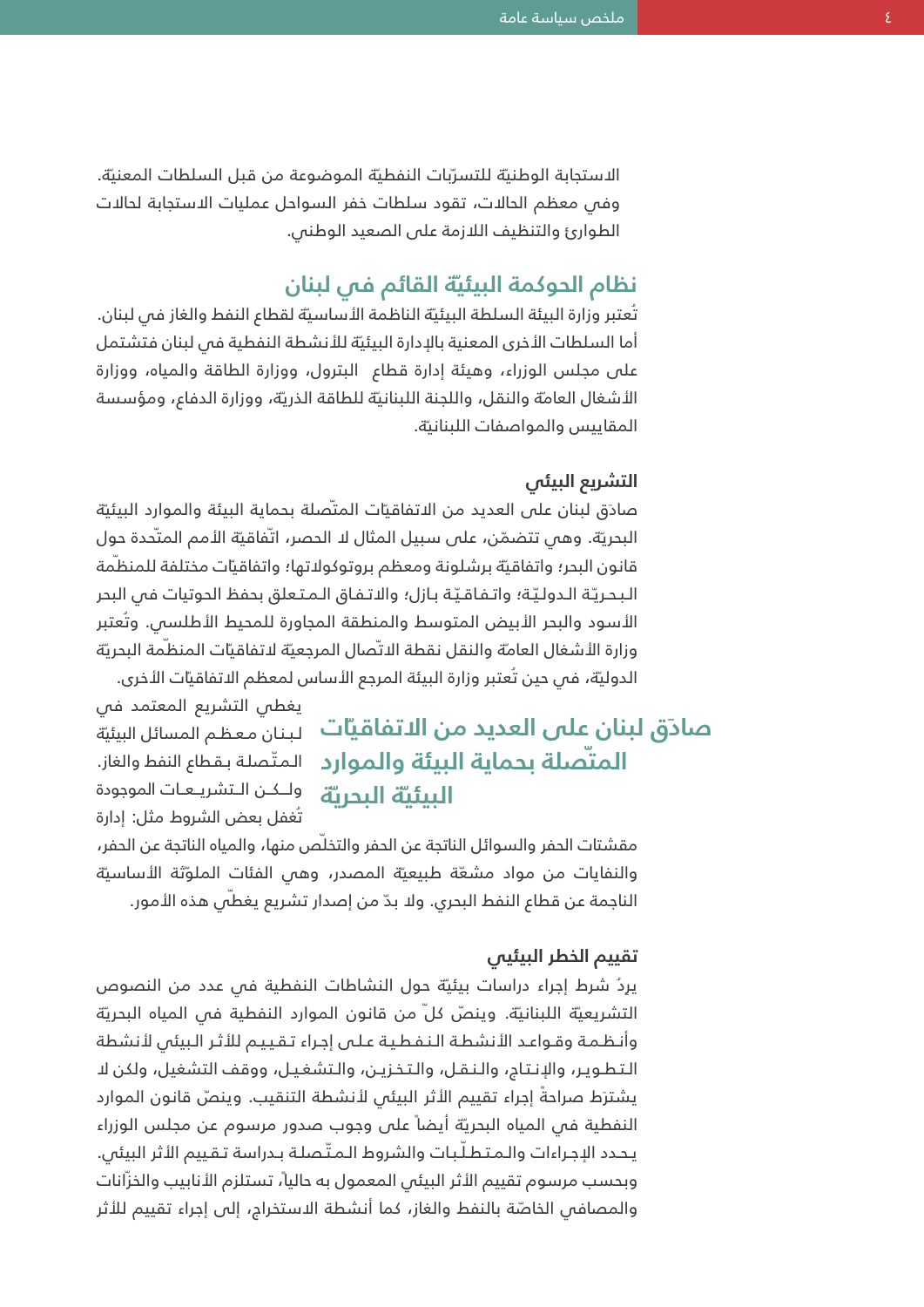#### البيئى؛ أماّ التنقيب فلا ذكر له في ملحقات المرسوم.

بيد أنه، بما أنّ المياه البحريّة هى موطن للعديد من الأنواع المهدّدة بالانقراض، وبما أنّ المناطق الساحليّة تُعتبر مناطق حسّاسة، يُمكن إخضاع أنشطة تنقيب النفط والغاز إلى دراسة لتقييم الأثر البيئي بحسب المرسوم ذات الصلة، وإن لم ترد فيه صراحةً. إلى ذلك، يحقّ لوزير البيئة أن يطلب تقريرا ًحول تقييم الأثر البيئى لمشروع معيّن بغضّ النظر عن تصنيفه. وعلى إجراء تقييم الأثر البيئي أثناء التنقيب أن يحدد بوضوم قبل بدء أنشطة التنقيب البحريّة تفادياً لأى التباس، وهي أوّل الأنشطة الّتي تنطلق عند منح التراخيص للمشغّلين.

#### **ّة التراخيص البيئي**

ترد الشروط الخاصّة بالتراخيص على مختلف أنواعها في التشريع ذات الصلة، والذي ينص على شرط استصدار رخصة للتصريف في المياه الإقليميّة. وينصّ تشريع آخر على أنّ دائرة نوعيّة الهواء فى وزارة البيئة، هى الجهة التى تقوم بتحديد المؤسّسات الصناعيّة الّتى تحتاج إلى رخصة لإطلاق الانبعاثات فى الهواء، وتحديد آليّة منح الترخيص، في حين يشترط قانون الموارد النفطية في المياه البحريّة وأنظمة وقواعد الأنشطة النفطية استصدار رخص للحرق. إلى ذلك،

> يـنصّ الـتشريـع عـلـى وجـوب سنوات قابلة للتجديد.

ورغم انّ التشريع اللبناني

ب-----ط-----لب لاستصدار شه----ادة-**أن يحدد بوضوح قبل بدء أنشطة التنقيب** ة ّ ت-قّ-دم ال-مؤسسات الصن-اع-ي **على إجراء تقييم الأثر البيئي أثناء التنقيب** المطابقة البيئية لمدّة ثلاث **البحريّة تفادياً لأي التباس، وهي اوّل الأنشطة التراخيص للمشّغلين ّتي تنطلق عند منح ال**

> يشتمل على الشروط المتّصلة بالرخص على مختلف أنواعها ، فإنّ الحدود، والشروط، والإجراءات الخاصّة باستصدار هذه الرخص لم يتم ّتحديدها بعد. ولا بدّ من إيلاء الأولويّة لتحديدها لأنّ أنشطة النفط والغاز لا يجب أن تبدأ فس ظلّ غياب الإجراءات المحدّدة لإصدار التراخيص البيئيّة.

#### **ات الرقابة/الإنفاذ/التحقق ّ آلي**

ينصّ التشريع على آليّات التحقق، بما فيها الرقابة والتفتيش والتدقيق والتحقيق، وعلى وجوب تحديد مسوؤليّات مختلف اصحاب العلاقة في لبنان واليّات الرقابة والتدقيق والتفتيش والإبلاغ البيئيّة الخاصّة بهم.

#### **التأ ّهب لحالات الطوارئ والإستجابة لها**

تعمد هيئة إدارة قطاع البترول، بالتعاون مع المؤسسات المعنية وبرنامج الأمم المتحدة الإنمائي، الى إعداد خطة طوارىء وطنية للتسرب النفطي. وينبغي للمشغلين إعداد خطط طوارىء للتسرب النفطي تكون مطابقة للخطة الوطنية. كذلك، يتعين زيادة قدرات السلطات الوطنية المسؤولة عن الاستجابة للتسرب النفطي كي تتمكن من تأدية دورها.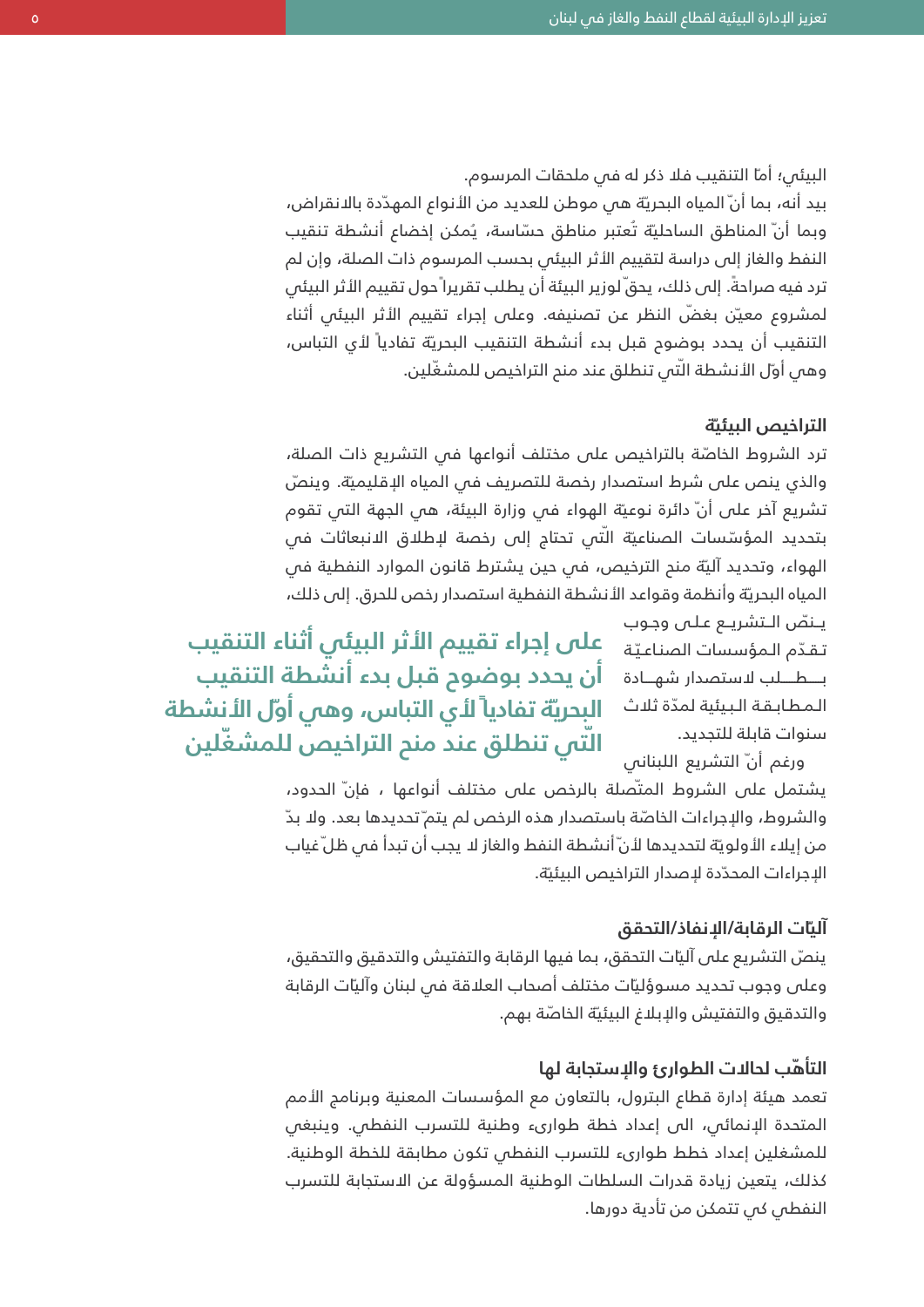#### **الاستنتاجات والتوصيات**

لا شك ّأن ّنظام الحوكمة البيئيّة اللبناني يحترم المعايير الدوليّة في نواح شتّى. ولكن، لا زالت تشوبه بعض الثغرات الّتي تستدعي المعالجة للتأّكد من استعداد الحكومة اللبنانية لددارة المخاطر البيئية المتّصلة بأنشطة النفط والغاز البحريّة.

فيما خصّ السلطة البيئيّة الناظمة، فإنّ الجهة الناظمة الأساسيّة في المجال البيئي لقطاع النفط والغاز في لبنان، أي وزارة البيئة، هي سلطة مستقلّة عن ّة الهيئة التي تمنح تراخيص النفط والغاز، وهذا ما يتماشى مع الممارسات الدولي الفُضلـ، ورغم أنّ دور وزارة البيئة فـ قطاع النفط والغاز تم تحديده بوضوم فـ، عدد من أحكام قانون الموارد النفطية في المياه البحرّية وأنظمة وقواعد الأنشطة

النفطية، فهو لا يزال مشوباً بالغموض في بعض النواحي التي تحتاج المزيد من التحديد، وذلك يشمـل الـمسؤولـيّـات

**ينبغي للمشغلين إعداد خطط طوارىء للتسرب النفطي تكون مطابقة للخطة الوطنية**

والآليّات الـمـرتـبـطـة بـالـرصد والـتـدقـيـق والـتفتيش والإبلاغ فـص المجال البيئي. ويمكن معالجة هذا النقص من خلال توقيع مذّكرات تفاهم بين هيئة إدارة قطاع البترول ووزارة البيئة.

تضطلع جهات أخرى أيضاً بأدوار محدّدة فى الإدارة البيئية، كوزارة الأشغال العامة والنقل التبي تعتبر نقطة الاتّصال المرجعيّة في الاتفاقيات الدوليّة ذات الصلة والمرتبطة بالبيئة (سيّما منها الاتفاقيّة الدوليّة لمنع التلوّث الناجم عن السفن)، أو اللجنة اللبنانية للطاقة الذرية الَّتي تعتبر المرجع الأساس فيما يتعلَّق بالمواد المشعّة الطبيعيّة المصدر. ويؤيّد معدّو هذا الملخّص توقيع مذكّرات تفاهم بين هيئة إدارة قطاع البترول ووزارة البيئة والجهات المذكورة أعلاه لضمان تحديد المسؤوليّات بوضوم وتعزيز التنسيق والتعاون.

إن المؤسسات القائمة لا تتمتع حالياً بالقدرات المطلوبة لتلبية متطلّبات قطاء والمبادرة إلى التوظيف بحسب الحاجة. كذلك، يتعين إجراء دراسات تقييم الحاجات-النفط. ولا بدّ من تقييم الموارد البشريّة الضروريّة للمؤسّسات المعنيّة، التدريبيّة لمختلف المؤسّسات التي ستضطلع بدور بيئي في القطاع النفطي، وتنفيذ ما يلزم من تدريبات وأنشطة بناء القدرات. إلى ذلك، يتعّين توفير المعدّات اللازمة لرصد التغييرات فى المؤشرات/المعلّمات البيئيّة. ولهذه الغاية، باشرت الحكومة النرويجيّة بتقديم الدعم لهيئة إدارة قطاع البترول لبناء قدرات أصحاب العلاقة المعنيّين بقطاع النفط والغاز، بما فيه وزارة البيئة، وذلك من خلال برنامج النفط من أجل التنمية. كما يوصص بإجراء تقييم مؤسّسص لتبيان جدوى إنشاء مصلحة أو دائرة تختصّ بالنفط والغاز فى وزارة البيئة، وربّما فى وزارات أخرى تضطلع بأدوار محدّدة في مجال إدارة البيئة، كوزارة الأشغال العامة والنقل.

ولا بّد من تحديد إجراءات الاستعانة بأطراف ثالثة لإجراء عملّيات المراجعة والتفتيش والتدقيق، ولاسّيما على المدى القصير، وذلك إلى حين اكتساب ّن المؤسسات القائمة للقدرة على القيام بمثل هذا العمل. وفي هذه الحالة، يتعي وضع الإجراءات الخاصّة لتأهيل الشركات الّتي تتمتّع بالكفاءة المطلوبة.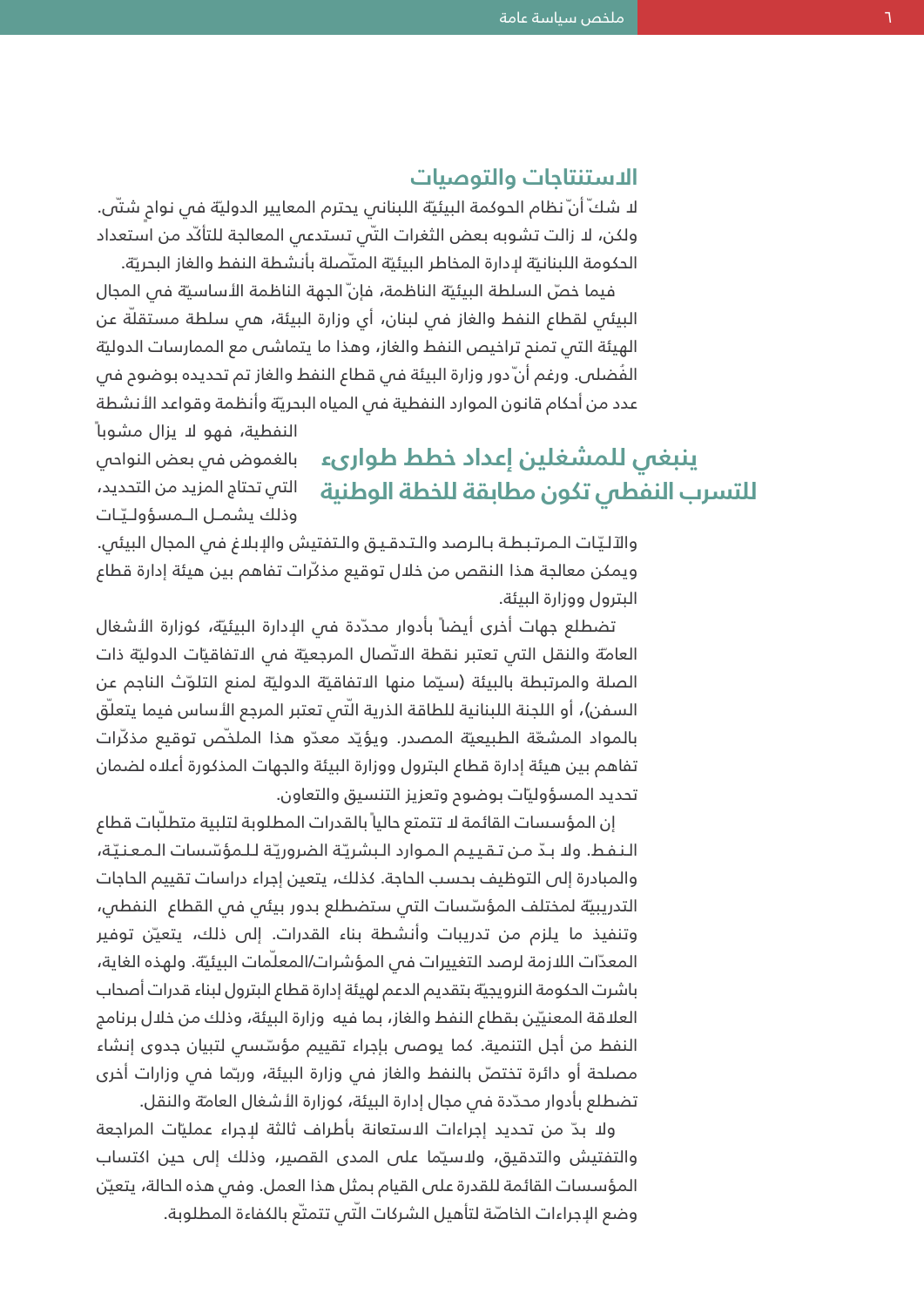فيما يتعلّق بالتشريع البيئي، فإنّ القوانين الحاليّة تغطـّي معظم النواحي البيئيّة المتّصلة بقطاع النفط والغاز. ولكن ثمّة متطلّبات غفل عنها التشريع، مثل إدارة مقشتات الحفر والسوائل الناجمة عن الحفر والمياه النابعة والتخلّص منها، إضافةً إلى مخلّفات المواد المشعّة الطبيعيّة المصدر، وهى تعدّ الفئات الأساسيّة من الملوّثات الناتجة عن القطاع البترولى البحري، ما يعنى أنّ الحاجة لا تزال تدعو

> إل----ى إصدار تشري----ع إضافي. كذلك، لد زالت بعض المتطلّبات الحالي بحاجة إلى التحديد أو **والتدقيق** إلى إصدار مراسيم، مثل تلك

الـوارد ذكـرهـا في الـتشريـع **ثالثة لإجراء عمليّات المراجعة والتفتيش لا بد من تحديد إجراءات الاستعانة بأطراف**

> الإنبعاثات في الهواء، ووضع قائمة بالمواد التي يُسمح بتصريفها في البحر، الـتى تـحـدّد مـا إذا كـان عـلـى الـمؤسّسات الصناعيّـة استصدار رخصة لإطـلاق وإرساء المعايير لإدارة النفايات الصلبة التي ُيتو ّقع أن تنتج عن قطاع النفط والغاز، كما وينصح بشدة اعتماد التقديم الإلزامي للمعلومات حول انبعاثات غازات الاحتباس الحراري من قبل شركات النفط والغاز لوزارة البيئة.

> كذلك، يُنصح بشدّة وضع حدود وأهداف واضحة فيما خصّ انبعاثات غازات الإنحباس الحراري، إلى جانب المبادئ التوجيهيّة الخاصّة بقطاع النفط والغاز. ويكتسمي ذلك اهميّة بالغة لأنّ نموّ هذا القطاع من شانه ان يضاعف من انبعاثات الكربون في لبنان.

> كما يتعين اتخاذ قرار حول ما إذا كان سيتم ّإصدار مرسوم جديد لتقييمات الأثر البيئي الخاصّة بنشاطات النفط والغاز في لبنان. ويعتبر معدّو هذا المقال أنّ المرسوم الحالس يوفّر إطاراً جيّدداً للتقييمات البيئيّة لأنشطة النفط والغاز، على ان يتم استكماله بمبادئ توجيهيّة حول إعداد دراسات الأثر البيئي المتّصلة بأنشطة محدّدة فس قطاع النفط والغاز. ويتعيّن أيضاً تطوير إجراءات تقييم الأثر البيئي لتوحيد طرق تقييم المخاطر وقياسها. ومن المهم أيضاً التوافق على ما إذا ستكون هناك حاجة لدراسة تقييم الأثر البيئي لمرحلة الاستكشاف، وخاصة

> > بـالــنسبــة لأنشطــة الــحـفـر مـلائـم. إن سوء الـتعامـل مـع

## الاستكشافي، والتي يمكن **يتعين اتخاذ قرار حول ما إذا كان سيتم ّإصدار** أن يكون لها آثار بيئية وخيمة **مرسوم جديد لتقييمات الأثر البيئي الخا ّصة** إذا لـم تـتمّ إدارتـها عـلـى نـحـو — **بنشاطات النفط والغاز**

هـذه الـمسألـة قـد يؤدى إلـى مـعارضة شعبيـة كبـرى وإلـى الـتأخيـر فـى مـرحـلـة التنقيب. ورغم ان ّ متطلبات استصدار التراخيص على انواعها مشمولة في التشريع، إلاّ أنه لم يتم ّبعد توضيح الحدود والشروط والإجراءات اللازمة لإصدار هذه التراخيص. وينصح بأن ُيعهد بمسؤولّية إصدار رخص التصريف والانبعاثات والتخلص من المخلّفات إلى وزارة البيئة. وحدود التصريف المذكورة فى الرخصة قد تكون خاصّة بالموقع الجغرافس لعمليّة الحفر. ويمكن تطبيق حدود التصريف العامة فس البحر على المناطق التى لا تضم ّ مستقبلات حسّاسة (مثل النظم